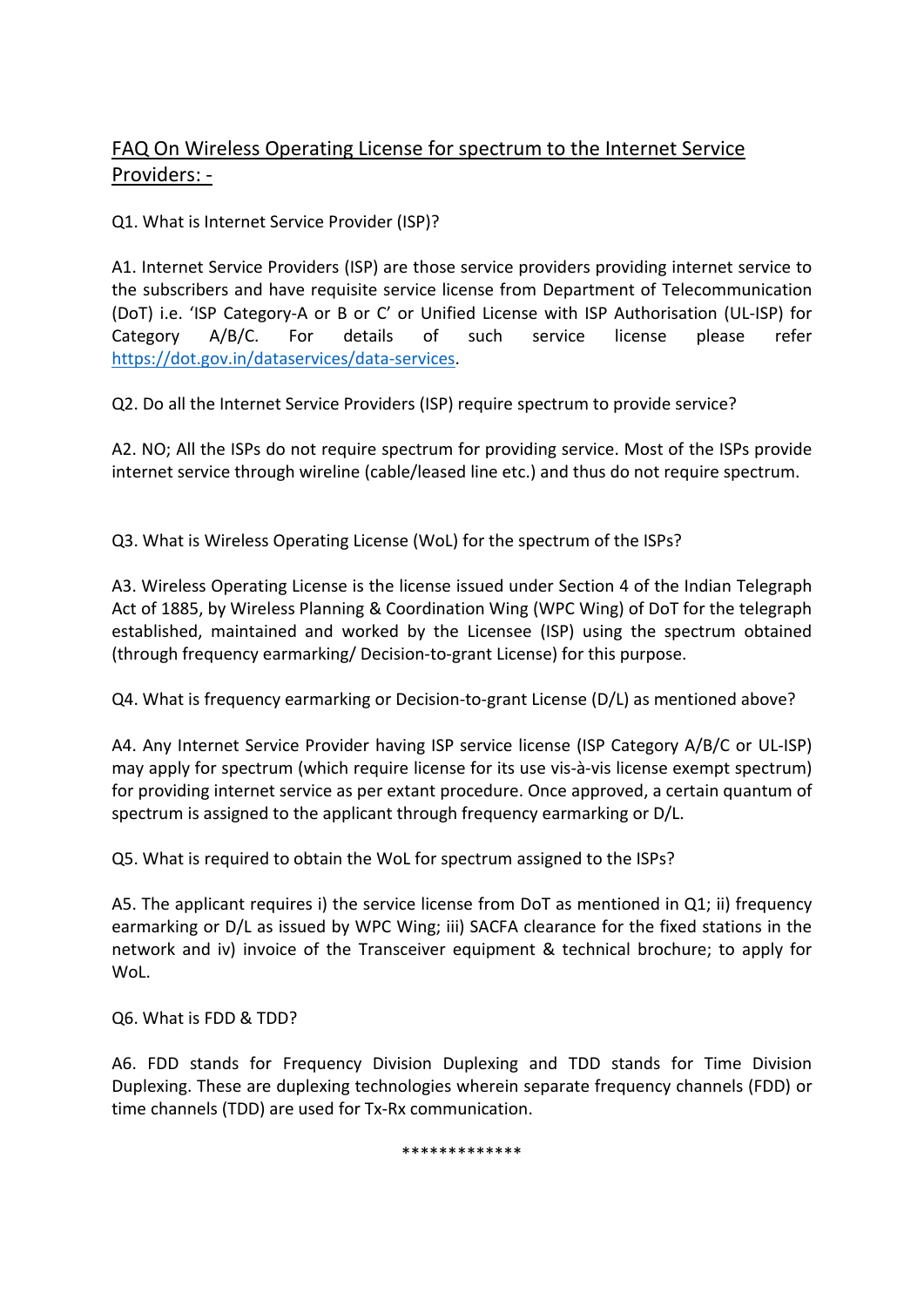## FAQ On Wireless Operating License for Microwave Access (MWA) and Microwave Backbone (MWB) links of the Access Service Providers:

Q1. What is Microwave Access (MWA) and Microwave Backbone (MWB)?

A1. Both MWA & MWB are part of the mobile backhaul network. Mobile backhaul is that portion of network infrastructure that provides interconnectivity between the access and core network. Access network is that part of the network which gives the end user the access to the network. MWA carriers are used for short-haul connectivity, interconnecting the BTSs or BTSs to the BSCs etc. MWB carriers are long-haul carriers connecting the BSCs to MSCs or MSCs to MSCs etc.

Q2. What is meant by Access Service Provider?

A2. Access service providers are those who provide Access service and having access service license from DoT [CMTS/UASL/UL (AS authorisation)]. ACCESS SERVICES (AS) means telecommunication service provided to subscribers by means of a telecommunication system for the conveyance of voice or non-voice messages through wired or wireless telegraphy on the network of the Access Service Provider.

Q3. Why do Access Service Providers require MWA & MWB spectrum?

A3. MWA & MWB spectrum is required by the Access service providers (ASP) to connect the 'Access' part to their core network. ASPs use Optical Fibre (OFC) as well for the above purpose.

Q4. What are the MWA & MWB spectrum bands?

A4. MWA being the short-haul link, relatively higher frequency bands are used. 13 GHz, 15 GHz, 18 GHz & 21 GHz bands are currently earmarked for MWA spectrum. On the other hand, MWB being the long-haul link, relatively lower frequency bands are used. Presently, 6 GHz & 7 GHz bands are earmarked for MWB spectrum.

Q5. What is Wireless Operating License (WoL) for the MWA & MWB spectrum of the ASPs?

A5. Wireless Operating License is the license issued under Section 4 of the Indian Telegraph Act of 1885, by Wireless Planning & Coordination Wing (WPC Wing) of DoT for the telegraph established, maintained and worked by the Licensee (ASP) using the MWA/ MWB spectrum obtained (through frequency earmarking/ Decision-to-grant License) for this purpose.

Q6. What is frequency earmarking or Decision-to-grant License (D/L) as mentioned above?

A6. Any Access Service Provider having Access service license (CMTS/ UASL/ UL(AS)) may apply for MWA/ MWB spectrum in a licensed service area (LSA) provided they have valid